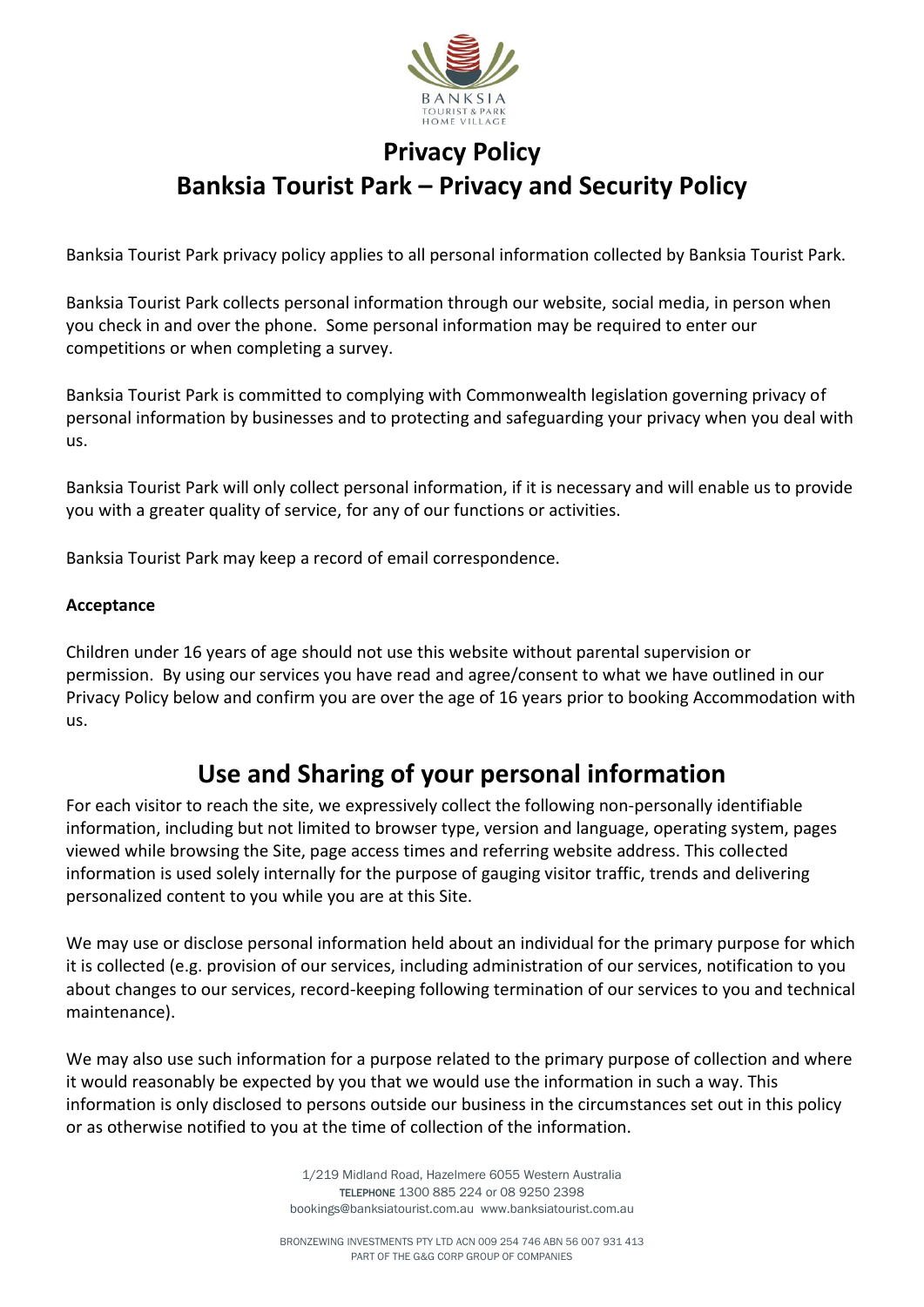

In addition we are permitted to use or disclose personal information held about you:

- Where you have consented to the use or disclosure;
- Where we reasonably believe that the use or disclosure is necessary to lessen or prevent a serious, immediate threat to someone's health or safety or the public's health or safety;
- Where we reasonably suspect that unlawful activity has been, is being or may be engaged in and the use or disclosure is a necessary part of our investigation or in reporting the matter to the relevant authorities;
- Where such use or disclosure is required under or authorised by law (for example, to comply with a subpoena, a warrant or other order of a court or legal process.
- Where we reasonably believe that the use or disclosure is reasonably necessary for prevention, investigation, prosecution and punishment of crimes or wrongdoings or the preparation for, conduct of, proceedings before any court or tribunal or the implementation of the orders of a court or tribunal by or on behalf of an enforcement body.

## **Security and Storage**

Banksia Tourist Park places a great importance on the security of all information associated with our customers, clients and contractors. We have security measures in place to protect against the loss, misuse and alteration of personal information under our control. We regularly assess and take all reasonable measures so that your personal information is managed safely to protect it from misuse, loss, unauthorized access, modification or disclosure.

### **Secure transmission of data**

We treat all Data that you provide to us as confidential information. To prevent Data from unauthorised access or leakage, we have adopted and regularly monitor our group's security and data privacy policies and procedures. We use SSL protocol – an industry standard for encryption over the Internet, to protect the Data. When you type in sensitive information such as credit card details, it will be automatically encrypted and transferred over a SSL connection. This ensures that your sensitive Data is encrypted as it travels over the Internet. You will know that you are in a secure mode when the security icon (such as a lock) appears on the computer screen.

Personal information is de-identified or destroyed securely when no longer required by us.

Banksia Tourist Park retains the information you provide to us including possibly your contact and credit card details to enable us to verify transactions and customer details and to retain adequate records for legal and accounting purposes. This information is held on secure servers in controlled facilities.

Information stored within our computer systems can only be accessed by those entrusted with authority and computer network passwords. Managers and reception staff who have access to this information have signed a confidentiality agreement clause.

No data transmission over the Internet can be guaranteed to be 100 per cent secure. As a result, while we strive to protect user's personal information,

> 1/219 Midland Road, Hazelmere 6055 Western Australia TELEPHONE 1300 885 224 or 08 9250 2398 bookings@banksiatourist.com.au www.banksiatourist.com.au